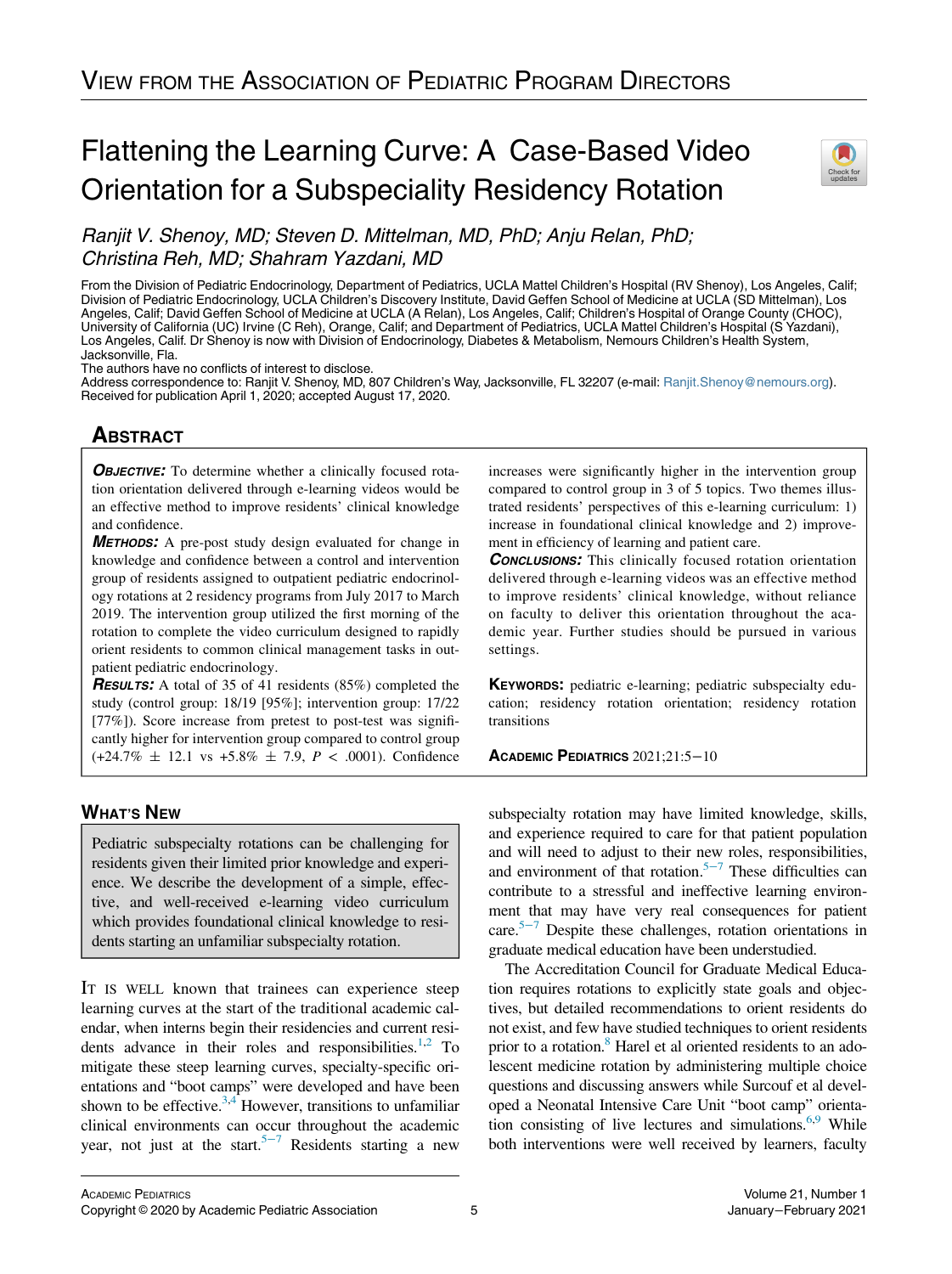time was required to continuously deliver the information throughout the academic year prior to the start of each rotating resident. To reduce the burdensome nature of facultydirected learning, Sobolewski et al utilized e-learning videos to orient pediatric residents to an emergency medicine rotation.<sup>5</sup> This e-learning approach showed promise in providing a uniform, effective delivery tool that did not place significant burden on faculty and allowed time flexibility for residents. However, these videos primarily focused on an administrative orientation, which provides schedules, contact information, expectations, and other logistical information. In contrast, a clinically focused orientation, which provides clinical knowledge needed to manage patients encountered during the rotation, has been shown to be preferred by residents[.10](#page-5-8)−<sup>12</sup> To our knowledge, a clinically focused rotation orientation delivered through e-learning has not been formally studied.

Prior to the study, our approach to resident rotation orientation was to provide an administrative orientation through a syllabus via e-mail. However, over the years, we noted limited improvement in residents' clinical performance over the course of the rotation. Since residents often have limited clinical knowledge to manage patients at the start of a pediatric subspecialty rotation, we hypothesize that a clinically focused orientation delivered through e-learning would be an effective method to enhance resident learning and confidence. This may allow residents to focus on application of learned material throughout the rotation and allow for more in-depth learning. In contrast, typical rotations require residents to independently pursue this foundational information by navigating complex subspecialty textbooks and resources, which may be inefficient in novice learners. The cognitive load theory supports this hypothesis, suggesting that when learners encounter complex, unfamiliar material, learning can be enhanced by providing "worked" or "partially completed" authentic cases, utilizing multiple modalities (audio and visual), and progressing from lower to higher physical fidelity (eg, progressing from paper-based cases to real patient encounters).<sup>[13](#page-5-9)</sup> All of these strategies can be implemented through an e-learningbased clinically focused rotation orientation.

We describe the design of a video-supported, e-learning orientation curriculum that provides foundational clinical knowledge to residents entering an outpatient pediatric endocrinology rotation, and report its effectiveness in resident learning from qualitative and quantitative perspectives.

#### **METHODS**

We utilized Kern's well-established, 6-step approach to develop this e-learning, video-supported curriculum.<sup>[14](#page-5-10)</sup>

Step 1: Problem Identification and General Needs Assessment

Described in the previous section.

Step 2: Needs Assessment of Targeted Learners

Our targeted learners are pediatric residents who typically have little to no experience in outpatient pediatric endocrinology. Based on informal discussions among faculty, residents frequently demonstrate difficulties obtaining pertinent history and determining appropriate management for patients throughout the rotation. Residents' limited knowledge and experience, and difficulty of self-directed learning in an unfamiliar subspecialty were noted by faculty as possible barriers contributing to residents' minimal improvement. Residents similarly noted that their limited experience and clinical knowledge made learning during subspecialty rotations more difficult. Some residents mentioned that clinical demands limited both self-directed learning and teaching from faculty.

#### Step 3: Goals/Objectives

Our goal was to orient residents to the most common clinical management tasks they would encounter during an outpatient pediatric endocrinology rotation. Consequently, faculty at both institutions unanimously identified the 5 most commonly encountered cases based on historic frequencies ([Table 2](#page-3-0)) and 4 to 8 common management tasks for each case. For each management task, 1 learning objective was created ([Appendix 1](#page-5-11)), utilizing Bloom's taxonomy.<sup>[15](#page-5-12)</sup>

#### Step 4: Educational Strategies

For each learning objective, case-based content in a question and answer format was developed. Residents were instructed to pause after each case-based question and record their responses in the accompanying worksheet ([Appendix 2](#page-5-11)) to enhance learning and retention. They were encouraged to utilize the completed worksheet in clinic to assist with patient management. This e-learning curriculum resulted in 5 videos created by the first author (R.S.), employing PowerPoint with audio recording (Microsoft Corp, Redmond, Wash), and was accessible from UCLA's (University of California, Los Angeles) e-learning portal. The average video length was approximately 13 minutes, based on evidence-based recommen-dations.<sup>[16](#page-5-13)</sup> The videos are available at [https://dgsom.](https://dgsom.hosted.panopto.com/Panopto/Pages/Sessions/List.aspx#folderID=%22760dafb6-aa2d-4ad2-9d32-a87a018ad3cc%22&sortColumn=1&sortAscending=false) [hosted.panopto.com/Panopto/Pages/Sessions/List.aspx#](https://dgsom.hosted.panopto.com/Panopto/Pages/Sessions/List.aspx#folderID=%22760dafb6-aa2d-4ad2-9d32-a87a018ad3cc%22&sortColumn=1&sortAscending=false)  $folder ID = %22760 dafb6 - a a 2 d - 4 ad2 - 9 d32$ [a87a018ad3cc%22&sortColumn=1&sortAscending=](https://dgsom.hosted.panopto.com/Panopto/Pages/Sessions/List.aspx#folderID=%22760dafb6-aa2d-4ad2-9d32-a87a018ad3cc%22&sortColumn=1&sortAscending=false) [false](https://dgsom.hosted.panopto.com/Panopto/Pages/Sessions/List.aspx#folderID=%22760dafb6-aa2d-4ad2-9d32-a87a018ad3cc%22&sortColumn=1&sortAscending=false).

#### Steps 5 & 6: Implementation and Evaluation

#### **STUDY DESIGN**

A pretest-post-test study design was employed to detect effectiveness of this e-learning orientation curriculum between 2 groups of residents: intervention and control.

#### **SETTINGS AND PARTICIPANTS**

The study was conducted at 2 tertiary care children's hospital systems (UCLA Mattel Children's Hospital and Children's Hospital of Orange County at UC Irvine). All UCLA or UC Irvine pediatric residents assigned to a pediatric endocrinology outpatient rotation during the study period were invited to participate. To ensure adequate exposure, attendance was monitored by rotation directors, and residents who did not attend at least 10 half-day clinics during their 2-week rotation were excluded from the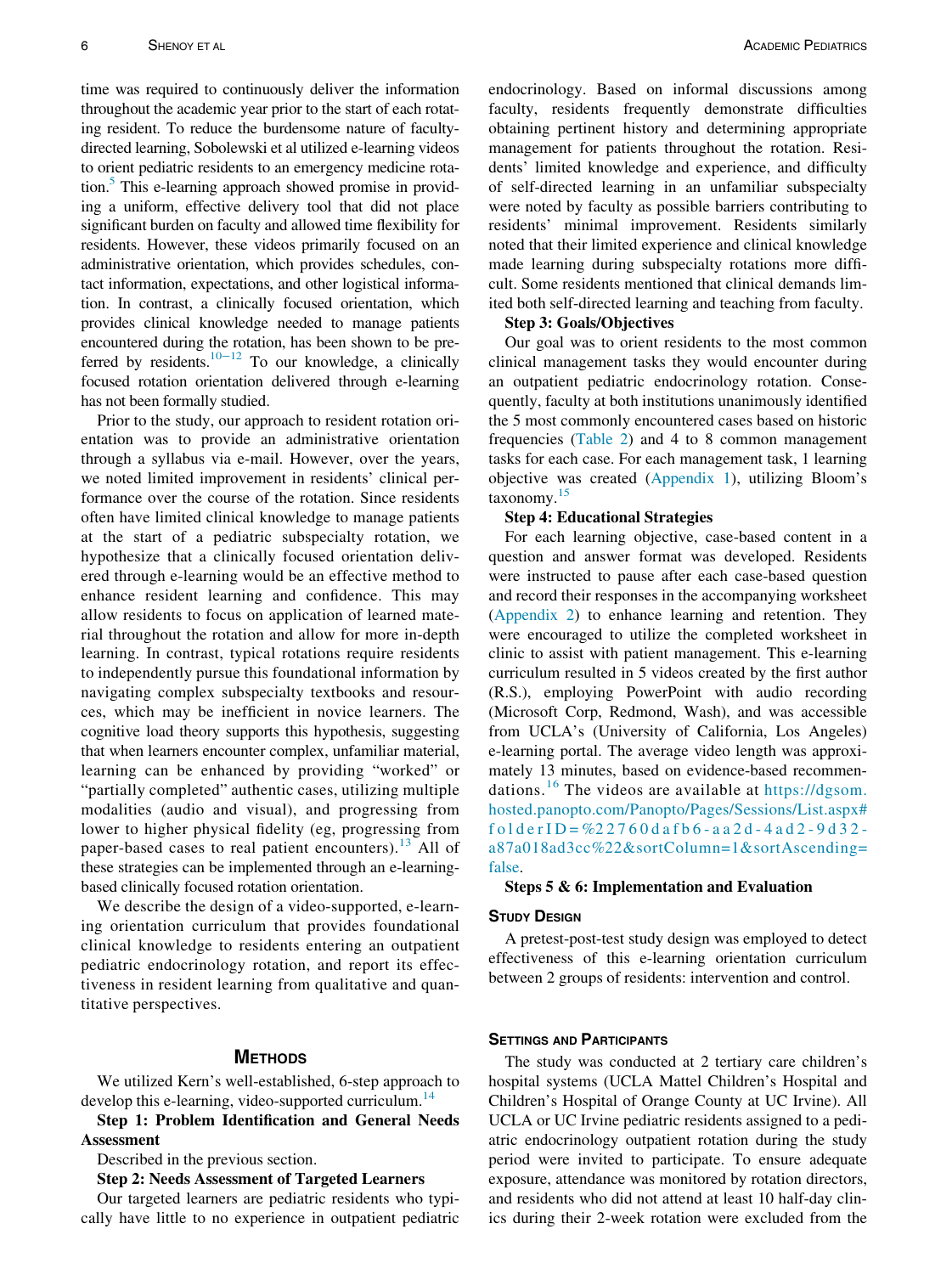study. This study was certified exempt by the UCLA and UC Irvine Institutional Review Boards.

## OUTCOMES MEASUREMENT

We administered identical instruments prior to, and immediately following residents' 2-week rotation in pediatric endocrinology, assessing medical knowledge and self-rated confidence on disease management. The knowledge assessment consisted of 29 multiple choice questions (5−7 questions per topic, [Appendix 3\)](#page-5-11). Each question's content corresponded to a specific learning objective of the curriculum and was developed following principles outlined in the National Board of Medical Examiners test-question writing guide.<sup>[17](#page-5-14)</sup> The order of questions and answer choices was randomized on the post-test to decrease recall bias. Residents' self-rated confidence on all 5 topics was elicited on a 5-point Likert scale, with 1 or 2 questions per topic, depending on the depth of the topic ([Appendix 3](#page-5-11)). Both knowledge and confidence assessments were pilot tested by residents and refined to establish clarity of questions, ease of administration, etc.

Three free response questions were included to gain insight into residents' perspectives of the e-learning curriculum on helpfulness in acquiring useful clinical knowledge, desirability of a similar curriculum in other subspecialty rotations, and areas of improvement/general comments [\(Table 4](#page-4-0)). Self-rated confidence and free response questions are outcome measures on Level 1 (Reaction) of the Kirkpatrick Model of Evaluation, whereas the knowledge assessment is on Level 2 (Learning). Prior to launch, all content and assessments were reviewed by 2 pediatric endocrinology faculty, 1 general pediatric faculty, and 2 senior pediatric endocrinology fellows.

# STUDY PROTOCOL

Residents were recruited via e-mail, with those recruited between July 2017 and February 2018 assigned to the control group ( $N = 18$ ), and those recruited between March 2018 and March 2019 assigned to the intervention group  $(N = 17)$ . All residents who agreed to participate were administered the pretest on the morning of the first day of the rotation. Residents in the control group participated in the standard orientation, which consisted of an email, containing the syllabus. The syllabus reviewed rotation personnel, contact information, resident responsibilities, and the schedule. Residents in the intervention group were given a 3-hour time block immediately after their pretest to complete the 5 e-learning videos, as well as a video that reviewed the same syllabus. The videos were completed on a computer with headphones and were proctored by administrative assistants. Residents were instructed to complete the accompanying 15-page worksheet on paper while watching the videos. A fully completed worksheet was used to verify completion of the video curriculum. After the 3-hour time block, residents continued with the rotation, similar to the control group. All residents were expected to perform and document a history and physical exam for each patient seen and staff with a faculty member. Access to e-learning videos was available to the intervention group throughout the rotation and was not monitored. The control group did not have access to the videos, which were in development during that time. During the rotation, no other endocrine lectures were provided to residents in either group. Teaching by faculty was based on patient encounters. Pretest and results were not released to either group. The post-test and confidence assessments were administered on the last afternoon of the residents' rotation to both control and intervention groups. Both pretest and post-tests were closed-book, proctored, timed (1 hour), and completed on paper.

# DATA ANALYSIS

Demographic data were first analyzed using descriptive statistics. Fisher exact test was utilized to determine differences in demographic variables between the control and intervention groups. Confidence ratings, one for each topic, were computed and analyzed after averaging multiple-associated questions. We employed the Wilcoxon signed rank test to compare the percent score change in medical knowledge and confidence ratings from pretest to post-test within each group, and Mann-Whitney U test to detect between-group differences in these variables. All analyses were conducted using SPSS version 24 (IBM Corp, Armonk, NY). Statistical significance was established at  $P < .05$ .

We used qualitative, thematic analysis to analyze written comments generated by the intervention group on effectiveness of the e-learning videos. Two of the study authors (R.S. and A.R.) individually reviewed responses to free response questions, generating an inductive list of codes to create categories of responses. These were refined and combined into a mutually accepted coding structure.

#### **RESULTS**

All 41 eligible residents, recruited from the pediatric endocrinology outpatient rotation from the 2 selected institutions volunteered to participate ([Table 1](#page-3-1)). Fisher exact test showed equal representation of demographic variables across control and intervention groups. Residents who completed all components of the study were included in the analysis, resulting in 18 of 19 (94.7%) in control group, and 17 of 22 (77.2%) in intervention group. Failure to complete post-test due to various factors, primarily scheduling conflicts, was the reason for resident noncompletion in the 6 subjects.

Overall pretest scores (% correct) on medical knowledge were statistically equivalent for control and intervention groups  $(40.4 \pm 6.6 \text{ vs } 42.1 \pm 10.3, P = .73)$ , and increased for both groups on the post-test (46.2  $\pm$  8.8, P = .01 vs  $66.8 \pm 13.6$ ,  $P < .0001$ ; [Table 2\)](#page-3-0). However, increase in scores from pretest to post-test were significantly higher for intervention group compared to control group (+24.7  $\pm$  12.1 vs +5.8  $\pm$  7.9, P < .0001). Two of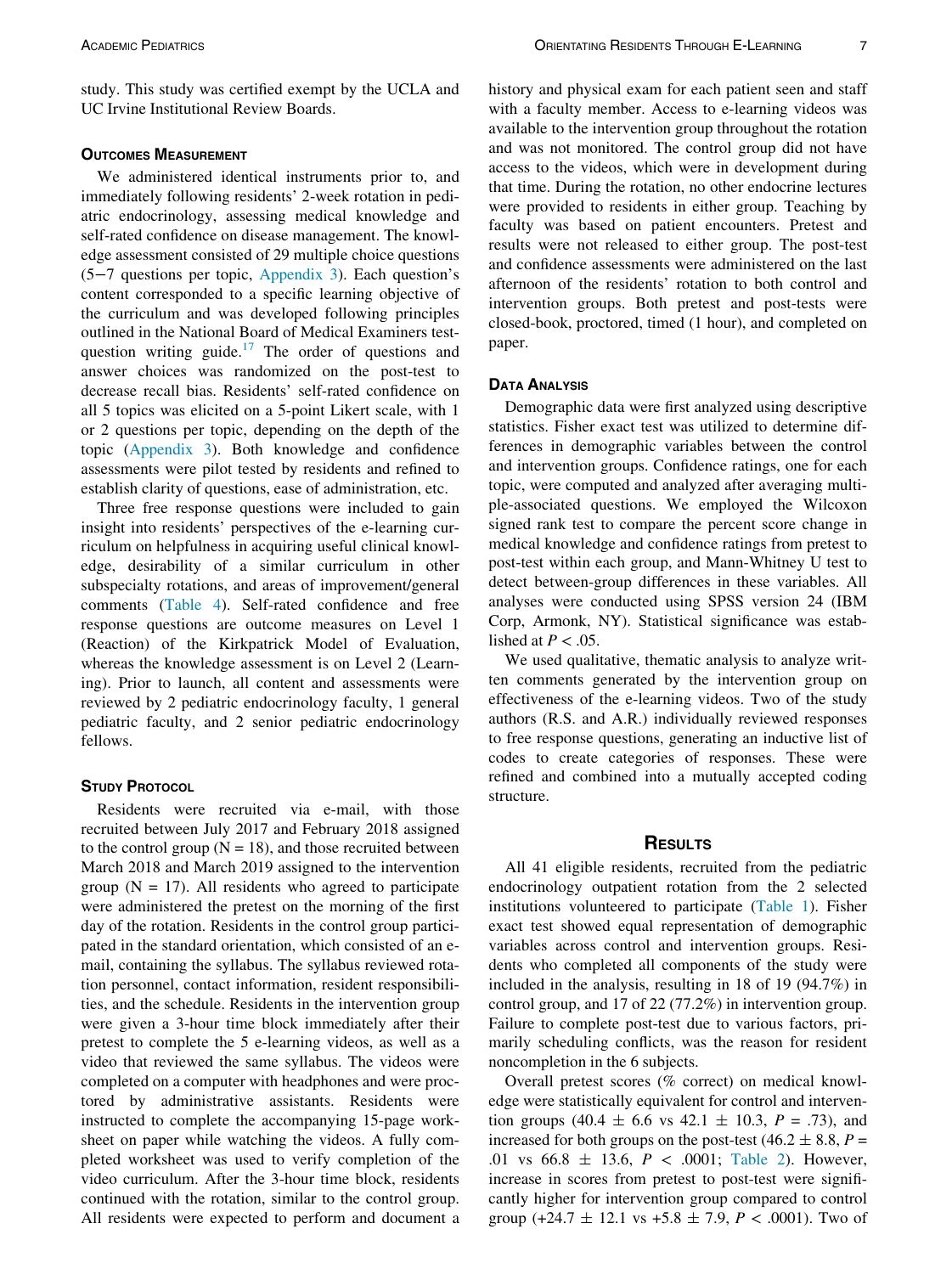<span id="page-3-1"></span>

|  | Table 1. Demographics of Participating Residents |  |  |
|--|--------------------------------------------------|--|--|
|--|--------------------------------------------------|--|--|

| Demographics                                         | Control ( $N = 18$ ) | Intervention ( $N = 17$ ) | <b>Fisher Exact Test</b> |
|------------------------------------------------------|----------------------|---------------------------|--------------------------|
| Institution                                          |                      |                           |                          |
| <b>UCLA</b>                                          | 11                   | 12                        | 0.73                     |
| CHOC                                                 |                      | 5                         |                          |
| Year                                                 |                      |                           |                          |
| PGY <sub>1</sub>                                     |                      | 2                         |                          |
| PGY <sub>2</sub>                                     | 6                    | 9                         | 0.40                     |
| PGY <sub>3</sub>                                     | 11                   | 6                         |                          |
| Prior pediatric endocrinology rotations (total time) |                      |                           |                          |
| None                                                 | 11                   | 12                        |                          |
| $1-2$ weeks                                          | 5                    | 4                         | 0.99                     |
| 3-4 weeks                                            | 2                    |                           |                          |
| Interest in pediatric endocrinology as a career?     |                      |                           |                          |
| Yes                                                  | 2                    |                           |                          |
| No                                                   | 16                   | 16                        |                          |

UCLA indicates University of California, Los Angeles; CHOC, Children's Hospital of Orange County; and PGY, post-graduate year.

<span id="page-3-0"></span>Table 2. Change in Medical Knowledge From Pretest to Post-Test

|                           | Control Group ( $N = 18$ )  |                               |                                               | Intervention Group ( $N = 17$ ) |                              |                                               |                                     |
|---------------------------|-----------------------------|-------------------------------|-----------------------------------------------|---------------------------------|------------------------------|-----------------------------------------------|-------------------------------------|
|                           | Pre<br>Mean (SD)<br>[Range] | Post<br>Mean (SD)<br>'[Range] | Change<br>Mean (SD)<br>$P$ Value <sup>T</sup> | Pre<br>Mean (SD)<br>[Range]     | Post<br>Mean (SD)<br>[Range] | Change<br>Mean (SD)<br>$P$ Value <sup>†</sup> | $P$ Value <sup><math>#</math></sup> |
| Total score, % correct*   | 40.4(6.6)                   | 46.2(8.8)                     | 5.8(7.9)                                      | 42.1 (10.3)                     | 66.8 (13.6)                  | 24.7 (12.1)                                   | < .0001                             |
|                           | $[28.9 - 52.8]$             | $[27.4 - 60.6]$               | $P = .01$                                     | $[26.8 - 67.8]$                 | $[40.8 - 88.6]$              | P < .0001                                     |                                     |
| Congenital hypothyroidism | 57.8 (19.3)                 | 51.1(17.1)                    | $-6.7(19.4)$                                  | 49.4 (16.0)                     | 77.7 (12.0)                  | 28.3 (15.9)                                   | < .0001                             |
|                           | $[20.0 - 80.0]$             | $[20.0 - 80.0]$               | $P = .18$                                     | $[20.0 - 80.0]$                 | $[60.0 - 100.0]$             | P < .0001                                     |                                     |
| Precocious puberty        | 11.1(11.4)                  | 29.6 (22.6)                   | 18.5 (20.5)                                   | 18.6 (17.6)                     | 52.0 (33.3)                  | 33.4 (31.2)                                   | .16                                 |
|                           | $[0.0 - 33.3]$              | $[0.0 - 66.7]$                | P < .01                                       | $[0.0 - 66.7]$                  | $[0.0 - 100.0]$              | P < .01                                       |                                     |
| Type I diabetes           | 54.4 (22.6)                 | 57.8 (16.7)                   | 3.4(17.2)                                     | 54.1(22.1)                      | 69.4 (21.4)                  | 15.3(30.4)                                    | .06                                 |
|                           | $[20.0 - 100.0]$            | $[20.0 - 80.0]$               | $P = .41$                                     | $[20.0 - 100.0]$                | [20.0-100.0]                 | $P = .01$                                     |                                     |
| Short stature             | 46.3 (17.7)                 | 54.6 (19.6)                   | 8.3(16.4)                                     | 41.2 (18.7)                     | 73.5 (18.7)                  | 32.4(22.4)                                    | .002                                |
|                           | $[16.7 - 83.3]$             | $[0.0 - 83.3]$                | $P = .05$                                     | $[16.7 - 66.7]$                 | $[50.0 - 100.0]$             | P < .01                                       |                                     |
| Obesity/PCOS              | 32.5(22.4)                  | 38.1 (15.5)                   | 5.6(17.1)                                     | 47.1 (20.7)                     | 61.3(17.3)                   | 14.2 (25.3)                                   | .23                                 |
|                           | $[0.0 - 71.4]$              | $[14.3 - 57.1]$               | $P = .15$                                     | $[14.3 - 85.7]$                 | $[28.6 - 85.7]$              | $P = .04$                                     |                                     |

<span id="page-3-3"></span>SD indicates standard deviation; PCOS, polycystic ovary syndrome.

\*Total score and score on subtopics reflect mean percent correct.

<span id="page-3-2"></span>†Wilcoxon signed rank test employed for comparisons within the control and intervention groups, respectively.

‡Mann-Whitney U test applied for comparisons of pre-post change in scores between the control and intervention groups.

5 topics showed a statistically significant increase in scores from pretest to post-test for intervention group compared to control group: congenital hypothyroidism (28.3  $\pm$  15.9 vs -6.7  $\pm$  19.4, P < .0001), and short stature (32.4  $\pm$  22.4 vs 8.3  $\pm$  16.4, P = .002).

Confidence ratings increased from pre- to postmeasures for all 5 topics in both groups, with average increases ranging between 0.4 to 1.1 for control group and 1.1 to 1.9 for intervention group ([Table 3](#page-4-1)). These increases in confidence ratings were statistically different between control and intervention groups for precocious puberty (0.9 vs 1.4,  $P = .04$ ), short stature (1.0 vs 1.9,  $P = .001$ ), and Type 1 diabetes (0.4 vs  $1.6, P < .0001$ ).

Two themes emerged from residents' responses to free response questions, which addressed impact of e-learning videos: 1) increase in foundational clinical knowledge and 2) improvement in efficiency of learning and patient care [\(Table 4](#page-4-0)).

#### **DISCUSSION**

To our knowledge, this is the first study to demonstrate efficacy of a clinically focused rotation orientation to significantly increase medical knowledge in residents, from pretest to post-test, compared to a control group. The minimal knowledge increase in the control group was expected based on our needs assessment and may reflect learning inefficiencies in rotations without such an orientation, as described in the aforementioned sections. Our qualitative assessment of residents ([Table 4](#page-4-0)) suggests that learning inefficiencies may diminish through implementation of such an orientation while improving the learning experience and educational yield of the rotation.

These qualitative findings are in alignment with prior stud-ies of clinically focused rotation orientations.<sup>6,[9](#page-5-7)</sup> However, we describe a more feasible delivery method (e-learning) to address this problem as prior studies required substantial faculty participation to deliver content to each rotating resident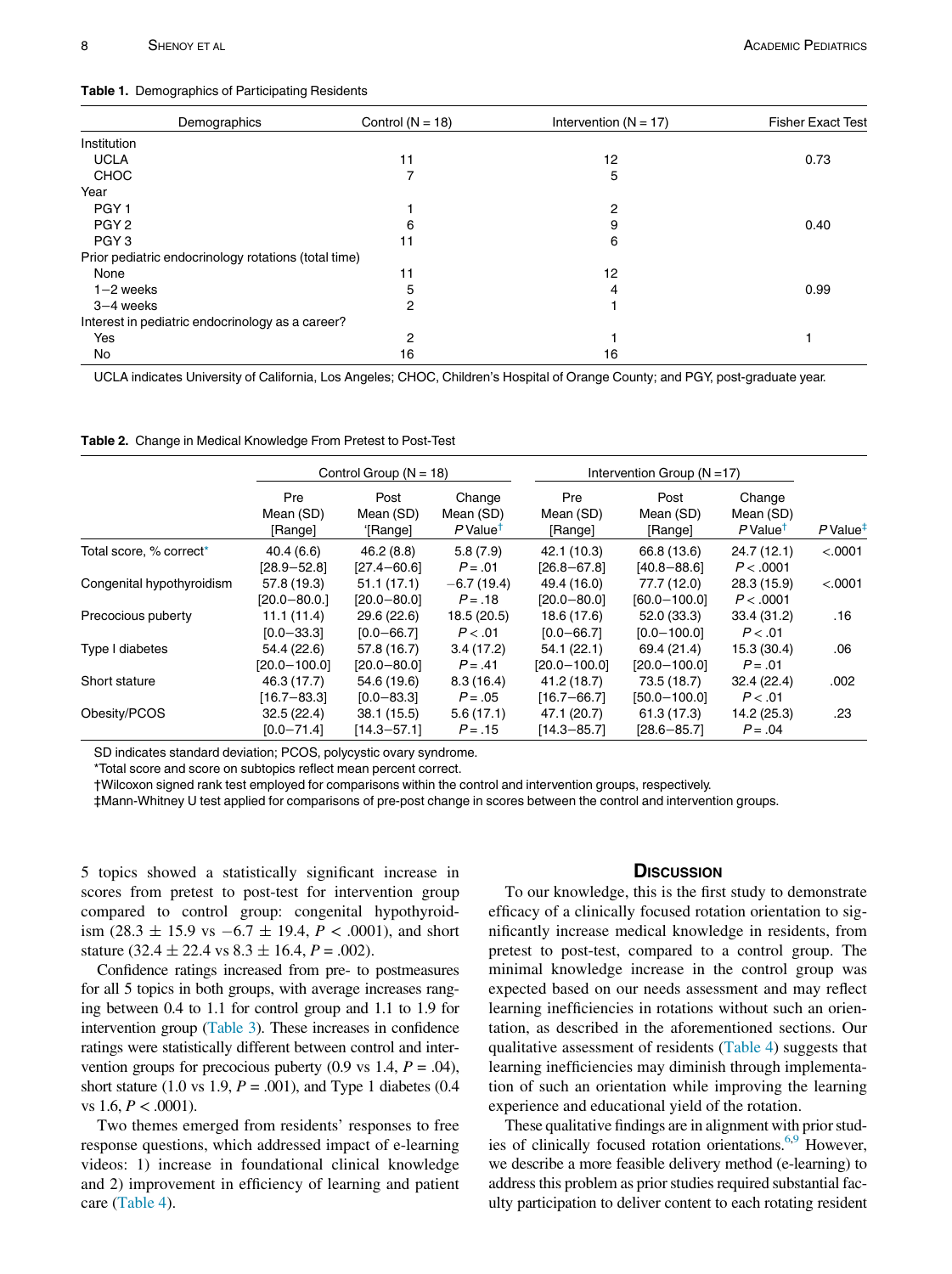|                           | Control Group ( $N = 18$ )  |                              |                                               | Intervention Group ( $N = 17$ ) |                              |                                               |                                            |
|---------------------------|-----------------------------|------------------------------|-----------------------------------------------|---------------------------------|------------------------------|-----------------------------------------------|--------------------------------------------|
|                           | Pre<br>Mean (SD)<br>[Range] | Post<br>Mean (SD)<br>[Range] | Change<br>Mean (SD)<br>$P$ Value <sup>T</sup> | Pre<br>Mean (SD)<br>[Range]     | Post<br>Mean (SD)<br>[Range] | Change<br>Mean (SD)<br>$P$ Value <sup>T</sup> | $P$ Value <sup><math>\ddagger</math></sup> |
| Congenital hypothyroidism | 1.2(0.4)                    | 2.3(0.8)                     | 1.1(1.0)                                      | 1.4(0.6)                        | 2.7(0.7)                     | 1.3(0.7)                                      | .57                                        |
|                           | $[1.0 - 2.0]$               | $[1.0 - 3.0]$                | P < .01                                       | $[1.0 - 3.0]$                   | $[2.0 - 4.0]$                | P < .0001                                     |                                            |
| Precocious puberty        | 1.3(0.4)                    | 2.2(0.6)                     | 0.9(0.6)                                      | 1.3(0.5)                        | 2.7(0.6)                     | 1.4(0.5)                                      | .04                                        |
|                           | [1.0-2.0]                   | $[1.0 - 3.0]$                | P < .0001                                     | $[1.0 - 2.5]$                   | $[1.5 - 4.0]$                | P < .0001                                     |                                            |
| Type I diabetes           | 2.2(0.7)                    | 2.6(0.7)                     | 0.4(0.9)                                      | 1.5(0.7)                        | 3.1(0.7)                     | 1.6(0.7)                                      | < .0001                                    |
|                           | $[1.0 - 4.0]$               | $[2.0 - 4.0]$                | $P = .07$                                     | $[1.0 - 3.0]$                   | $[2.0 - 4.0]$                | P < .0001                                     |                                            |
| Short stature             | 1.5(0.5)                    | 2.5(0.7)                     | 1.0(0.9)                                      | 1.2(0.5)                        | 3.1(0.6)                     | 1.9(0.5)                                      | .001                                       |
|                           | $[1.0 - 3.0]$               | $[1.0 - 4.0]$                | P < .01                                       | $[1.0 - 2.5]$                   | $[2.0 - 4.0]$                | P < .0001                                     |                                            |
| Obesity/PCOS              | 2.2(0.7)                    | 2.9(0.6)                     | 0.7(0.7)                                      | 2.0(0.7)                        | 3.1(0.7)                     | 1.1(0.8)                                      | .07                                        |
|                           | $[1.0 - 3.5]$               | $[2.0 - 4.0]$                | P < .01                                       | $[1.0 - 3.0]$                   | $[1.5 - 4.0]$                | P < .01                                       |                                            |

#### <span id="page-4-1"></span>Table 3. Change in Confidence Ratings From Prerotation to Postrotatio[n\\*](#page-4-2)

SD indicates standard deviation; PCOS, polycystic ovary syndrome.

<span id="page-4-4"></span><span id="page-4-3"></span><span id="page-4-2"></span>\*Confidence ratings are means of original responses, measured on a 5-point Likert scale (1, not confident to 5, extremely confident) to the statement: "Without attending supervision, how confident do you feel managing a patient with...").

†Wilcoxon signed rank test employed for comparisons within the control and intervention groups, respectively.

‡Mann-Whitney U test applied for comparisons of pre-post change in confidence ratings between the control and intervention groups.

throughout the academic year. Furthermore, at the time of this publication, an ongoing pandemic and mandated social distancing reminds us of the need to harness available technology as an alternative to classical, in-person or bedside teaching that may be interrupted by various factors.

In the past, technical challenges and high cost were barriers to creating e-learning curricula. However, newer, freely available online platforms ease the cost and technical skills needed to create e-learning curricula, while adding features to increase engagement with peers and supervisors. We developed our videos by simply using Microsoft PowerPoint with its audio recording feature, which can be created and administered without an Internet connection. We found that the initial time investment to

<span id="page-4-0"></span>

|  |  |  |  | Table 4. Themes Illustrating Residents' Perspectives of Clinically Focused Rotation Orientations Delivered Through E-Learning |  |
|--|--|--|--|-------------------------------------------------------------------------------------------------------------------------------|--|
|--|--|--|--|-------------------------------------------------------------------------------------------------------------------------------|--|

| Theme                                                        | Representative Quotations From Residents*                                                                                                                                                                                                                                                                                     |  |  |  |
|--------------------------------------------------------------|-------------------------------------------------------------------------------------------------------------------------------------------------------------------------------------------------------------------------------------------------------------------------------------------------------------------------------|--|--|--|
| 1. Increases Foundational<br>Clinical Knowledge ( $N = 11$ ) | "The videos gave me a very important baseline so I started out ahead instead of trying to keep<br>up."                                                                                                                                                                                                                        |  |  |  |
|                                                              | "Awesome high yield pearls to help me establish a strong foundation of understanding my<br>patients in clinic."                                                                                                                                                                                                               |  |  |  |
|                                                              | "Videos provided very helpful frameworks to know the goals for each visit and to improve base-<br>line knowledge regarding initial evaluations, work up, etc. for various endo topics."                                                                                                                                       |  |  |  |
| 2. Improves efficiency ( $N = 37$ )                          |                                                                                                                                                                                                                                                                                                                               |  |  |  |
| 2a. Improves efficiency of<br>learning $(N = 17)$            | "They allow you to spend more time in clinic learning and less time figuring out which questions<br>to ask and what labs to order"                                                                                                                                                                                            |  |  |  |
|                                                              | "It is often difficult for residents to know what is relevant to ask or follow in pediatric subspecial-<br>ties because we typically have limited exposure to the field prior to the rotation. Similar videos<br>would be helpful to bridge that gap in knowledge and allow for more learning during clinical<br>encounters." |  |  |  |
|                                                              | "Structured curriculum is desirable because it allows the learner to have focused teaching that is<br>efficient and board-specific, instead of having to read through a book or article to gain the<br>knowledge."                                                                                                            |  |  |  |
| 2b. Improves efficiency of<br>patient care $(N = 14)$        | "It was really helpful to be shown examples of how to manage, for example, diabetes. I was able<br>to apply it in practice and make it stick in my brain."                                                                                                                                                                    |  |  |  |
|                                                              | "It taught the most important information a physician needs to gather in history and physical<br>exam so that I was more prepared as I walked in the room."                                                                                                                                                                   |  |  |  |
|                                                              | "To the point teaching that allowed me to get a more focused and appropriate history and provide<br>anticipatory quidance."                                                                                                                                                                                                   |  |  |  |
| 2c: Consistent, comprehensive<br>education $(N = 6)$         | "They would be a very helpful starting point for other subspecialties so as to make sure that all<br>the "must" and "should" know conditions for that field are covered."                                                                                                                                                     |  |  |  |
|                                                              | "I would definitely like other outpatient rotations to have similar system for teaching because<br>clinic gest busy and there isn't always time for teaching"                                                                                                                                                                 |  |  |  |
|                                                              | "Oftentimes residents learn by doing in clinic, however a more structured teaching course at the<br>beginning of any subspecialty rotation would always be helpful because patient experiences/<br>attending teaching is always variable."                                                                                    |  |  |  |

N indicates number of coded responses.

<span id="page-4-5"></span>\*Responses were based on the following questions: Question 1: "Were the videos helpful in acquiring knowledge needed to care for pediatric endocrinology patients appropriately? Can you explain?" Question 2: "Would it be desirable to have similarly structured videos in other rotations in residency? Can you explain?" Question 3: "Any other comments or areas for improvement?"